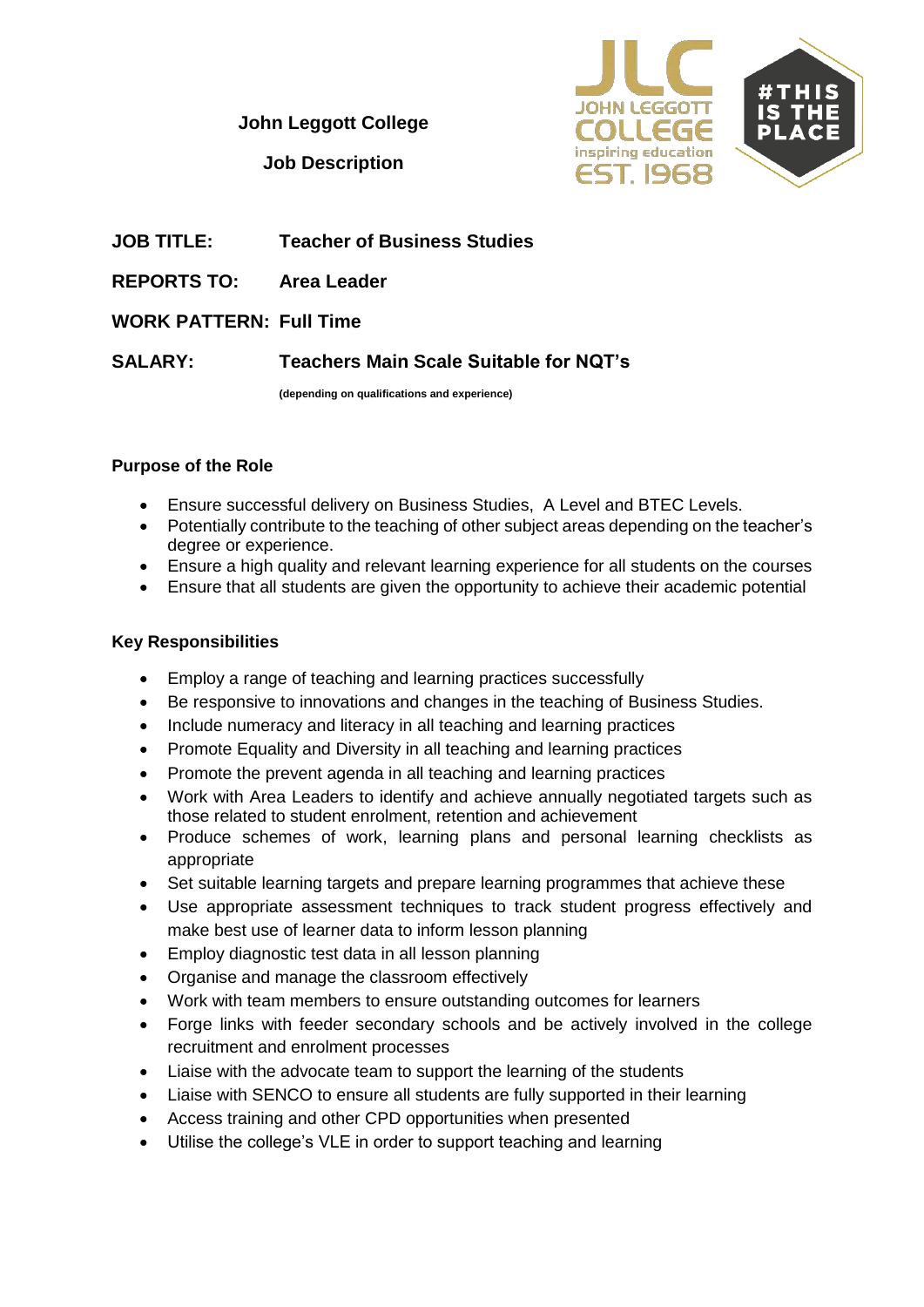- Be involved in learner support and enrichment activities to provide the best student experience in Business Studies
- Work collaboratively with colleagues across all areas of the college
- Continue to develop his or her own skills in the teaching, learning and assessment of Business Studies and Law
- Be enthusiastic, dynamic, committed and well organised
- Be flexible and prepared to contribute to the delivery of other L2 and L3 Business Studies courses

### **In addition to the above mentioned attributes the successful candidate will be expected to:**

- **•** Support effective safeguarding of all young people throughout the college.
- **•** Attend as necessary, meetings of all Business Studies and college staff.
- **•** Adhere to college policies and procedures e.g. Equality and Diversity; Health and Safety.
- **•** Undertake any such other duties as may be required, commensurate with the post, which do not change the character or purpose of the post which are necessary to maintain outstanding standards.

*The job description is an outline of the key tasks and responsibilities and is not intended as an exhaustive list. The job may change over time to reflect the changing needs of the college, as well as the personal development needs of the post holder.* 

*We strive for equality throughout the college and positively encourage applications from all sections of the community. The college has a strong commitment to safeguarding and promoting the welfare of young people and vulnerable adults and all appointments are subject to an enhanced DBS clearance.*

## **LEON RILEY**

**Principal**

Employee signature: …………………………………. Date: ……..………………

| Date: |  |  |  |  |  |  |  |  |
|-------|--|--|--|--|--|--|--|--|
|       |  |  |  |  |  |  |  |  |

Line manager signature: ………………………………. Date: ……..………………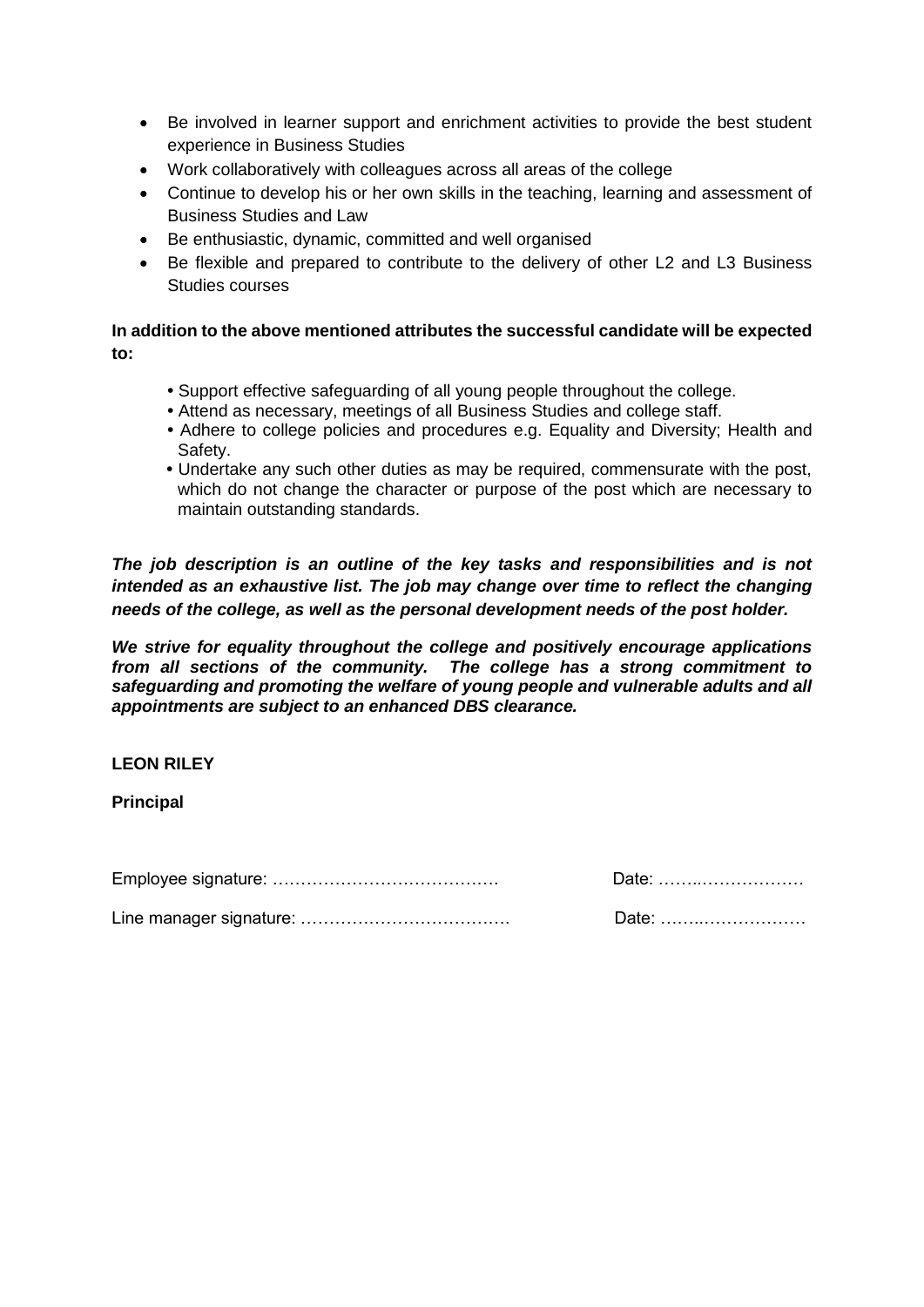| <b>ESSENTIAL/</b><br><b>ASSESSMENT</b><br><b>CRITERIA</b>                     |                  |                  |  |  |  |  |
|-------------------------------------------------------------------------------|------------------|------------------|--|--|--|--|
|                                                                               | <b>DESIRABLE</b> | <b>METHOD(S)</b> |  |  |  |  |
| <b>Relevant Experience</b>                                                    |                  |                  |  |  |  |  |
| Previous experience of delivering Advanced Level Business<br>$\bullet$        | D                | A, R             |  |  |  |  |
| Previous experience of Level 2 Business Studies<br>$\bullet$                  | D                | A, R             |  |  |  |  |
| Evidence of good and outstanding teaching outcomes                            | E                | A, R             |  |  |  |  |
| <b>Education and Training</b>                                                 |                  |                  |  |  |  |  |
| Minimum of Level 2 qualification in numeracy e.g. GCSE Maths<br>$\bullet$     | E                | C                |  |  |  |  |
| at A*-C, or able to demonstrate equivalent level of ability.                  |                  |                  |  |  |  |  |
| Recognised teaching qualification (e.g. PGCE, Cert Ed)<br>$\bullet$           | D                | C                |  |  |  |  |
| Honours degree, or equivalent, in a Business Studies or related<br>$\bullet$  | E                | C                |  |  |  |  |
| discipline                                                                    |                  |                  |  |  |  |  |
| Successful teacher placement in any of the mentioned<br>٠                     | D                | A, R             |  |  |  |  |
| departments (if a new teacher)                                                |                  |                  |  |  |  |  |
|                                                                               |                  |                  |  |  |  |  |
| <b>Special Knowledge and Skills</b>                                           |                  |                  |  |  |  |  |
| A high interest in, and enthusiasm for any of the mentioned                   | E                | A, T, I          |  |  |  |  |
| subjects                                                                      |                  |                  |  |  |  |  |
| Knowledge or experience of Business Studies within other<br>٠                 | E                | A, T, I          |  |  |  |  |
| contexts such as "world of work," research and development,                   |                  |                  |  |  |  |  |
| real-life applications etc.                                                   |                  |                  |  |  |  |  |
| Ability to employ a range of teaching, learning and assessment<br>$\bullet$   | E                | A, T, I          |  |  |  |  |
| styles to suit individual student needs                                       |                  |                  |  |  |  |  |
| A good knowledge of best practice in teaching, learning and<br>$\bullet$      | D                | A, T, I          |  |  |  |  |
| assessment.                                                                   |                  |                  |  |  |  |  |
| Good knowledge of tracking student achievement and designing<br>$\bullet$     | E                | A, T, I          |  |  |  |  |
| appropriate support strategies in place                                       |                  |                  |  |  |  |  |
| Strong interpersonal, communication and team skills<br>$\bullet$              | E                | A, T, I          |  |  |  |  |
| The ability to develop good working relationships with students<br>$\bullet$  | E                | A, T, I          |  |  |  |  |
| and colleagues at any level                                                   | E                |                  |  |  |  |  |
| Excellent organisational and administrative abilities, including<br>$\bullet$ |                  |                  |  |  |  |  |
| time-management skills.                                                       |                  | A, T, I          |  |  |  |  |
| Ability to work flexibly and creatively within the job and when               | E                |                  |  |  |  |  |
| new challenges and opportunities arise                                        |                  | A, T, I          |  |  |  |  |
| <b>Additional Factors</b>                                                     |                  |                  |  |  |  |  |
| Commitment to equality and diversity initiatives, anti-                       | E                | A, O, R          |  |  |  |  |
| discriminatory practice, CSE initiatives and the prevent agenda               |                  |                  |  |  |  |  |
| Suitability to work with children and young adults                            | E                | A, O, R          |  |  |  |  |
|                                                                               |                  |                  |  |  |  |  |

# **PERSON SPECIFICATION – Teacher of Business**